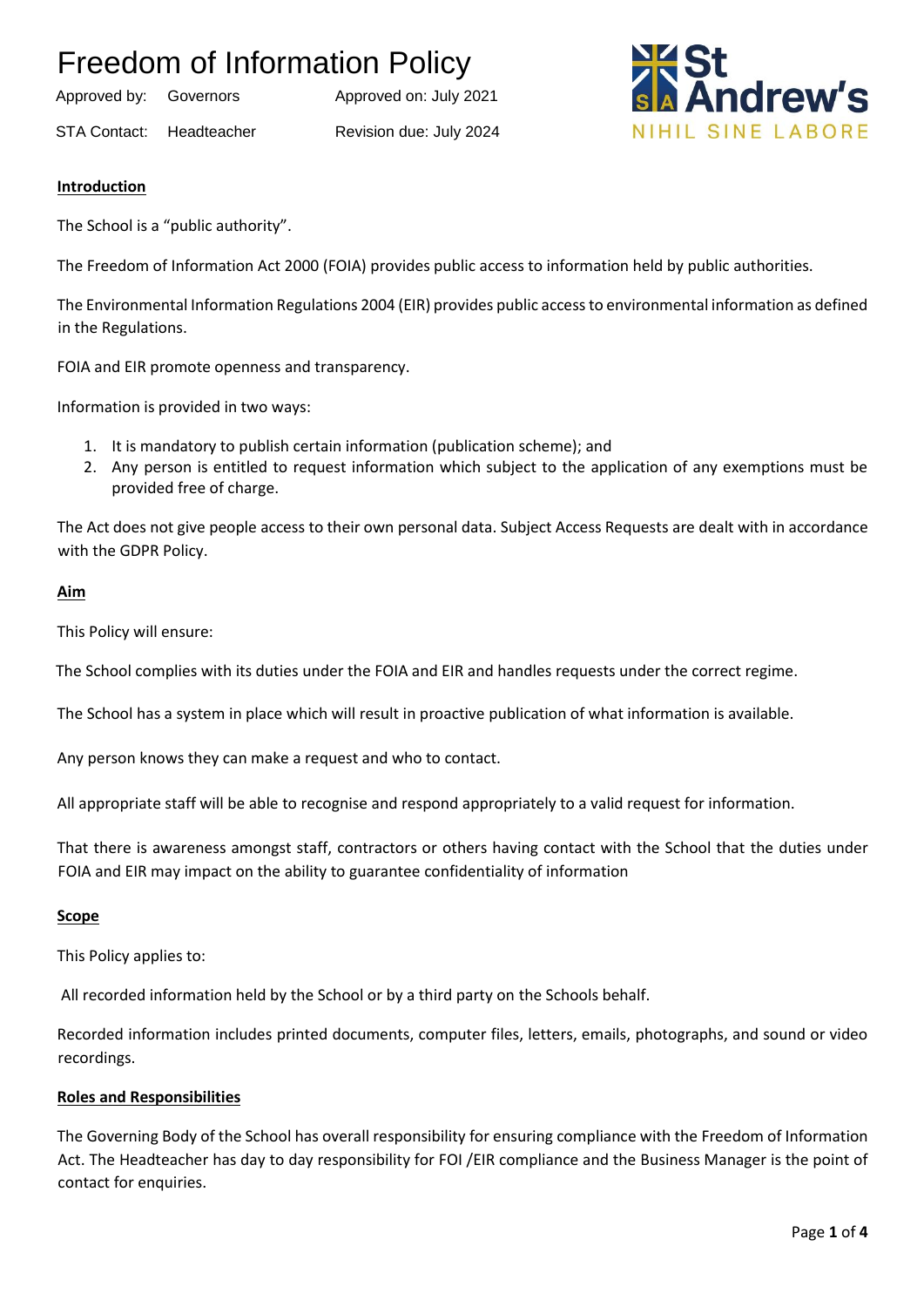| Approved by: | Governors   |  |
|--------------|-------------|--|
| STA Contact: | Headteacher |  |

Approved on: July 2021 Revision due: July 2024



All staff will be trained on recognising a request for information.

A designated member of staff is responsible for handling request for information.

Requests should be made to Mrs C Foot (Business Manager).

#### **Publication Scheme**

The School has adopted the Model Publication Scheme for Schools as approved by the Information Commissioner.

#### **Requests handling**

The School will ensure that:

Advice and assistance is provided to the requestor if required.

Responses will be provided promptly and within the statutory time limit of 20 School days. A 'School' day will be any day on which there is a session and the pupils are in attendance. In the alternative the School will respond within 60 working days if that is shorter.

Information will only be withheld in accordance with the exemptions specified by legislation. The reasons for applying the exemption will be provided to the requester.

Care will be taken to ensure that personal data is not unlawfully disclosed in response to a request for information made under FOIA or EIR.

Information provided to the School from third parties may be the subject of a request for information. In considering whether exemptions apply, the School will seek to consult with the third party but the legal responsibility for deciding whether or not the information should be released rests with the School.

Any requests for internal reviews will be dealt with in accordance with the Schools Complaint Policy and will be responded to within twenty School days as recommended by the Information Commissioner.

If the School's original decision is upheld, then the School has a duty to inform the complainant of their right to appeal to the Information Commissioner's Office.

Appeals should be made in writing to the Information Commissioner and addressed to:

Information Commissioner's Office Wycliffe House Water Lane Wilmslow Cheshire SK9 5AF

#### **Freedom of Information Act – Procedures**

• Copies of reference documents, such as policy statements and procedural guidance will be provided free of charge.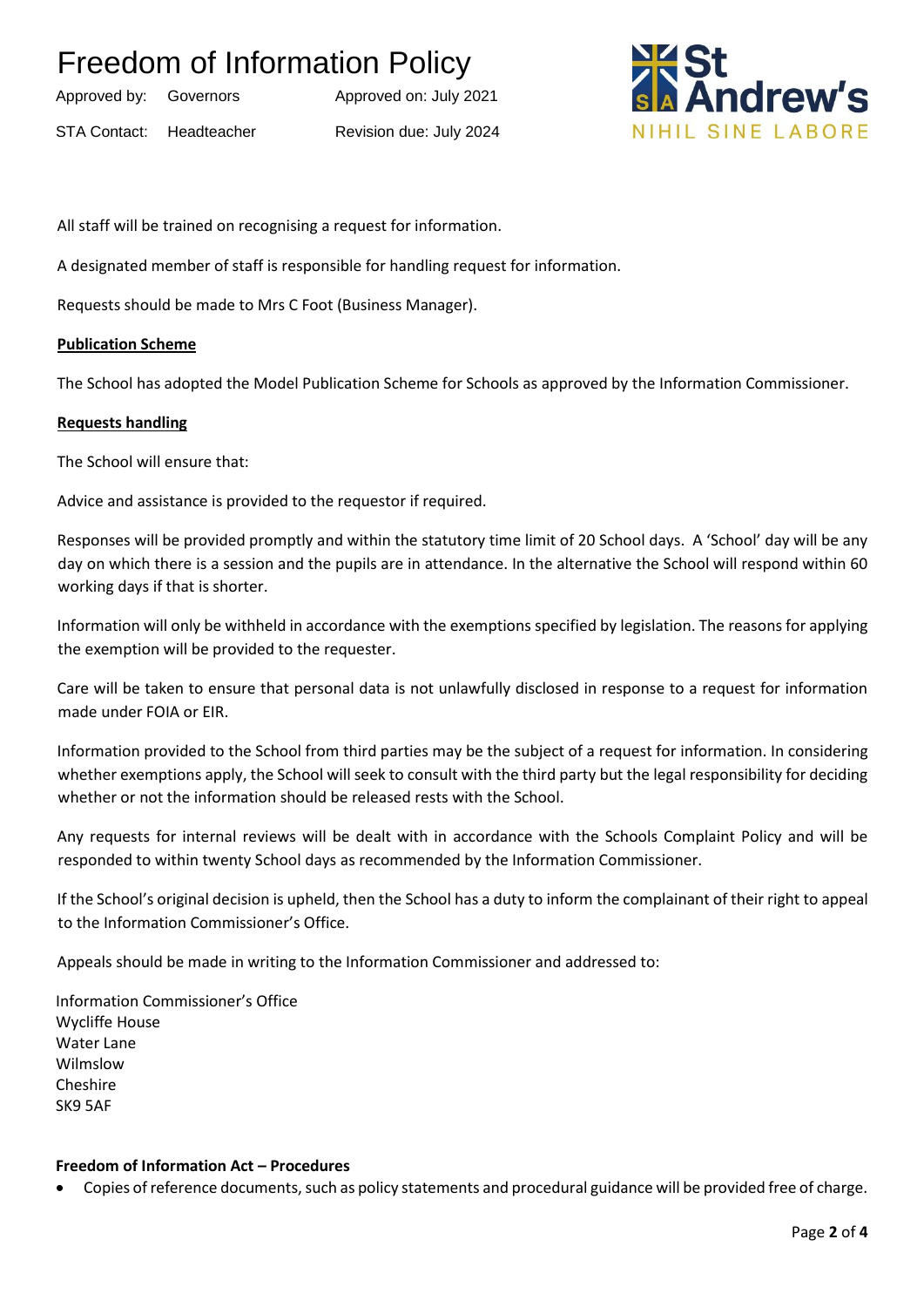Approved by: Governors Approved on: July 2021

STA Contact: Headteacher Revision due: July 2024



- We will normally confirm within 5 working\* days whether or not we hold the information you request and, if we do, we will provide it within 20 working\* days.
- \*Please note: Working days refers to term time only as contained in Statutory Instrument 3364.
- Your request must be in writing (letter, email or fax) to ensure that we have a clear statement of what is requested.
- In some circumstances we may withhold the information you have requested under one of the exemptions applicable under the legislation.
- If you do not accept our reasons for declining to disclose the information requested you should write to the Chair of Governors at the school in the first instance. If you are not happy with their response, you may wish to contact the Information Commissioner at:

The Information Commissioners Office Wycliffe House Water Lane Wilmslow Cheshire SK9 5AF Telephone 01625 545700 Fax 01625 524510 Email mail@ico.gsi.gov.uk

- Whilst we will provide most information free of charge, we may charge a fee for photocopying/printing/faxing/postage of longer documents. If you ask for information in an expensive alternative format, we may charge for this, subject to legislation, such as the Disabilities Discrimination Act. (See '**Charges**' below).
- If we intend to charge for the provision of information, we will tell you in advance what the charge will be (through a fees notice) and will provide the information when we receive payment (cash or cheque). The time allowed for us to provide the information (20 working\* days) does not include the period between the issuing of the fees notice and the receipt of the payment.
- We may be unable to provide the information you request for any for the following reasons:
	- o We do not hold the information
	- o We are applying an exemption to the disclosure
	- o It would cost the School more than £450.00 to provide the information (this figure is set by Government and is based on the work exceeding 18.5 man hours to gather the information).
- If we are unable to provide the information we will do all we can to advise you as to how you might obtain the information elsewhere or in a different way to keep the cost down.

#### **CHARGES**

The general charge for photocopying, printing and faxing or emailing information as an attachment is 10p per sheet for black and white and 15p per sheet for colour. Postage charges will be at the appropriate rate. For more substantial items, the fee charged depends on whether we estimate that it would cost more or less than £450.00 to provide the information.

In the vast majority of cases the cost will be under £450.00 and we will then charge only for photocopying, printing, faxing and postage. We may also charge for any work required to put the information into the required format, which could involve, for example:

- o summarising the information;
- o putting the information onto CD, video or audio cassette;
- o translating the information into a different language.